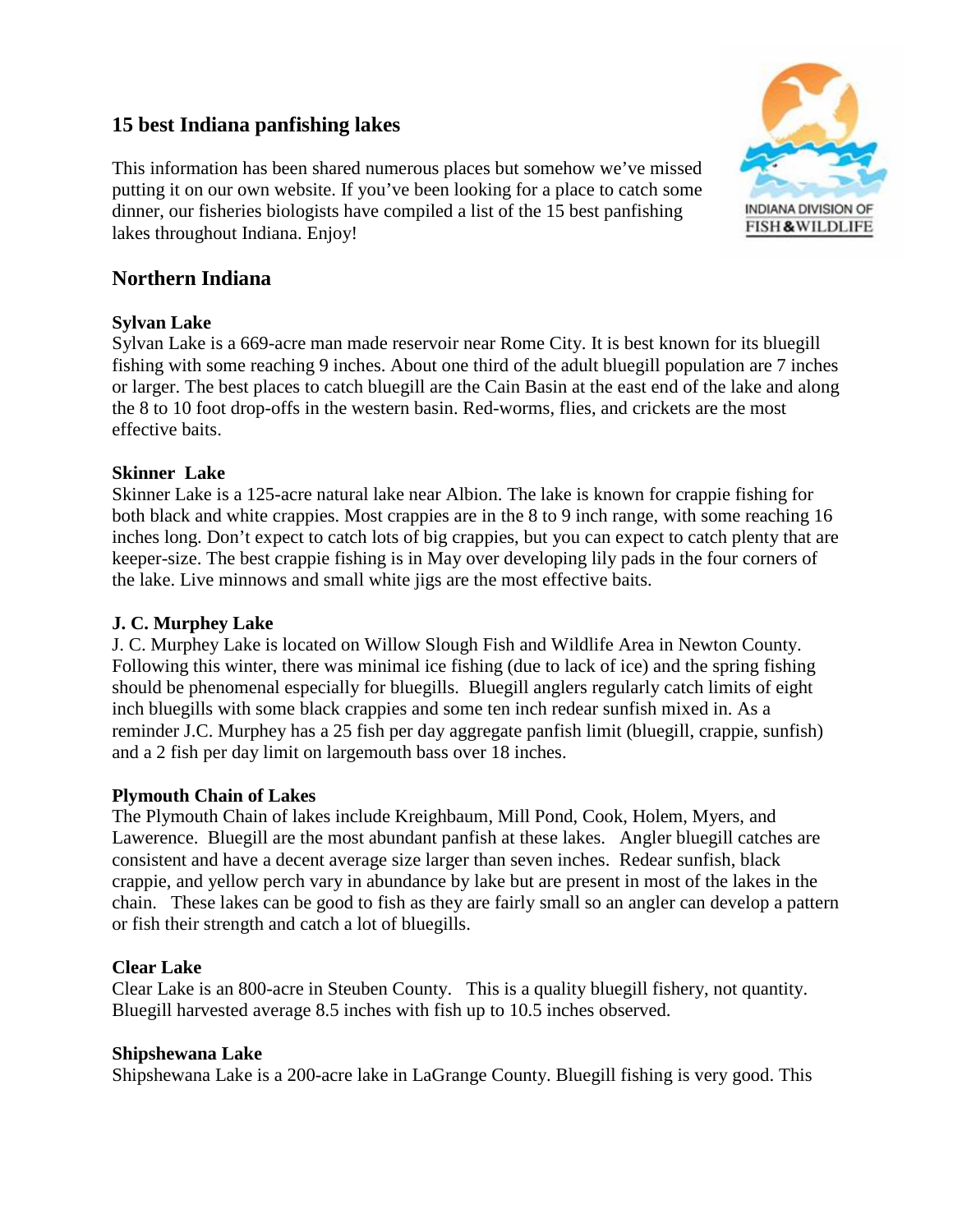shallow lake is very productive and produces good bluegill year after year. It also has a quality crappie and largemouth bass fishing.

#### **Big Long Lake**

Big Long Lake is a 365-acre lake in LaGrange County. It has some of the best bluegill fishing in Northeastern Indiana. Bluegill average 8 inches in length with some bluegill over 10 inches.

## **Central Indiana**

#### **Summit Lake**

Summit Lake is an 800-acre lake located in Summit Lake State Park. Summit has good bluegill, redear, crappie, and yellow perch fishing. The average bluegill harvested is nearly 8 inches long.

#### **Lake Waveland**

Lake Waveland is a 358-acre lake in Montgomery County. Waveland offers good opportunities for bluegill, redear, and crappie. The redear are some of the biggest I've seen with a number of them between 10 and 11 inches long.

### **Southern Indiana**

#### **Ferdinand State Forest Lake**

Ferdinand State Forest Lake is a 42-acre impoundment located in Ferdinand State Forest in Dubois County. It is a trolling motor only lake. Big bluegill and redear sunfish are abundant. Redear reach 10 inches and many are 8.0 inches or larger. Bluegill reach 9 inches and many are 7.0 inches or larger. There is also a 12 to 15 inch slot limit for bass.

#### **Springs Valley Lake**

Springs Valley Lake (aka Tucker Lake) is a 127-acre impoundment located in the Hoosier National Forest in Orange County. It is a trolling motor only lake. Clear water makes finding bedding fish easy at this lake. Lake contains good numbers of 8 inch plus bluegill and 9 inch plus redear sunfish.

#### **Hardy Lake**

Hardy Lake is a 741-acre impoundment located in Scott County. Outboard motors are allowed. Good numbers of nice bluegill and really big redear sunfish. Also a very good crappie lake with a lot of 9 inch and larger black crappie.

#### **Blue Grass Fish and Wildlife Area Pits**

Blue Grass Fish and Wildlife area in Warrick County has many good crappie lakes including Otter pit, Loon Pit, and Bluegrass Pit. Outboards are allowed at all three pits at idle speed only. All lakes are good white crappie lakes. Crappie over 10 inches is common.

#### **Patoka Lake**

Patoka Lake is an 8,880-acre lake in Dubois, Orange, and Crawford Counties. It has good crappie fishing with harvested crappie averaging 9 inches with crappie up to 15 inches. The best